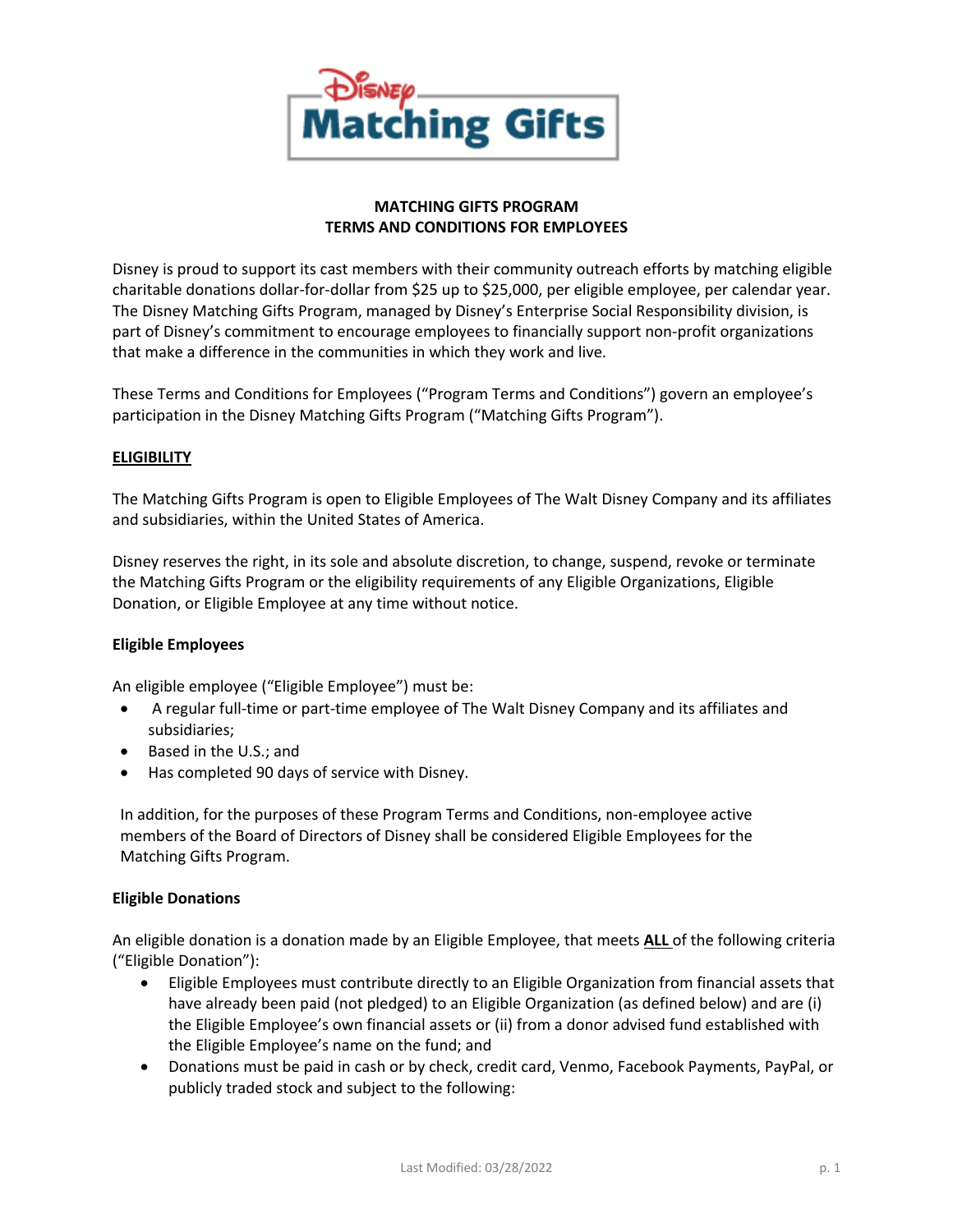

- $\circ$  Cumulative donation(s) must constitute a minimum of \$25 to a single Eligible Organization, per calendar year; and
- $\circ$  Cumulative donations must not exceed a maximum \$25,000 across all supported Eligible Organizations per Eligible Employee, per calendar year.

#### **Ineligible Donations**

Ineligible Donations may include, without limitation, the following:

- Any donation that directly benefits the Eligible Employee or any family member;
- Donations for the private benefit of specified individuals;
- Pooled or collected donations reported as one donation, whether from family members, friends, consultants, fundraising activities, other Disney employees, other Eligible Employees, or others;
- Education expenses, including tuition, supplies, books, room and board, tutors, or other fees;
- Alumni organization dues and donations;
- In-kind donations of material items (*e.g.*, real estate, art, vehicles);
- Charity event sponsorships or entry fees (*e.g.*, run/walks, golf tournaments, triathlons, etc.);
- Fees for services or products when the payment is in exchange for something of more than nominal value, including, but not limited to, sponsorships, subscriptions, dues, memberships, event tickets (*e.g.,* athletic, cultural, social, fundraising and other), and charitable sales (*e.g.*, nonprofit store sales, sample sales, auction, raffle or other);
- Deferred donations, pledges, bequests or insurance premiums that name an organization as beneficiary (*e.g.*, annuities, charitable remainder trusts, etc.); and/or
- Anonymous donations that are not verifiable by the Eligible Organization and Disney.

### **Eligible Organizations**

Disney, in its sole discretion, shall determine the eligibility of an organization. An eligible organization under the Matching Gifts Program must meet **ALL** of the following requirements ("Eligible Organization"):

- Organizations must represent that they comply with all applicable laws;
- Organizations must agree to and comply with the Disney Worldwide Services, Inc. Standard Terms and Conditions for Charitable Contributions;
- Has operated as a tax-exempt entity for at least one year at the time of the matching gift request submission;
- Is verifiable by Disney as an Eligible Organization in the Matching Gifts Program database;
- Organizations must represent that they do not discriminate in employment practices or services they provide on the basis of race, religion, color, sex, sexual orientation, gender identification, national origin, age, marital status, covered veteran status, disability, pregnancy or any other basis prohibited by applicable law; and
- An Eligible Organization must be one or more of the following: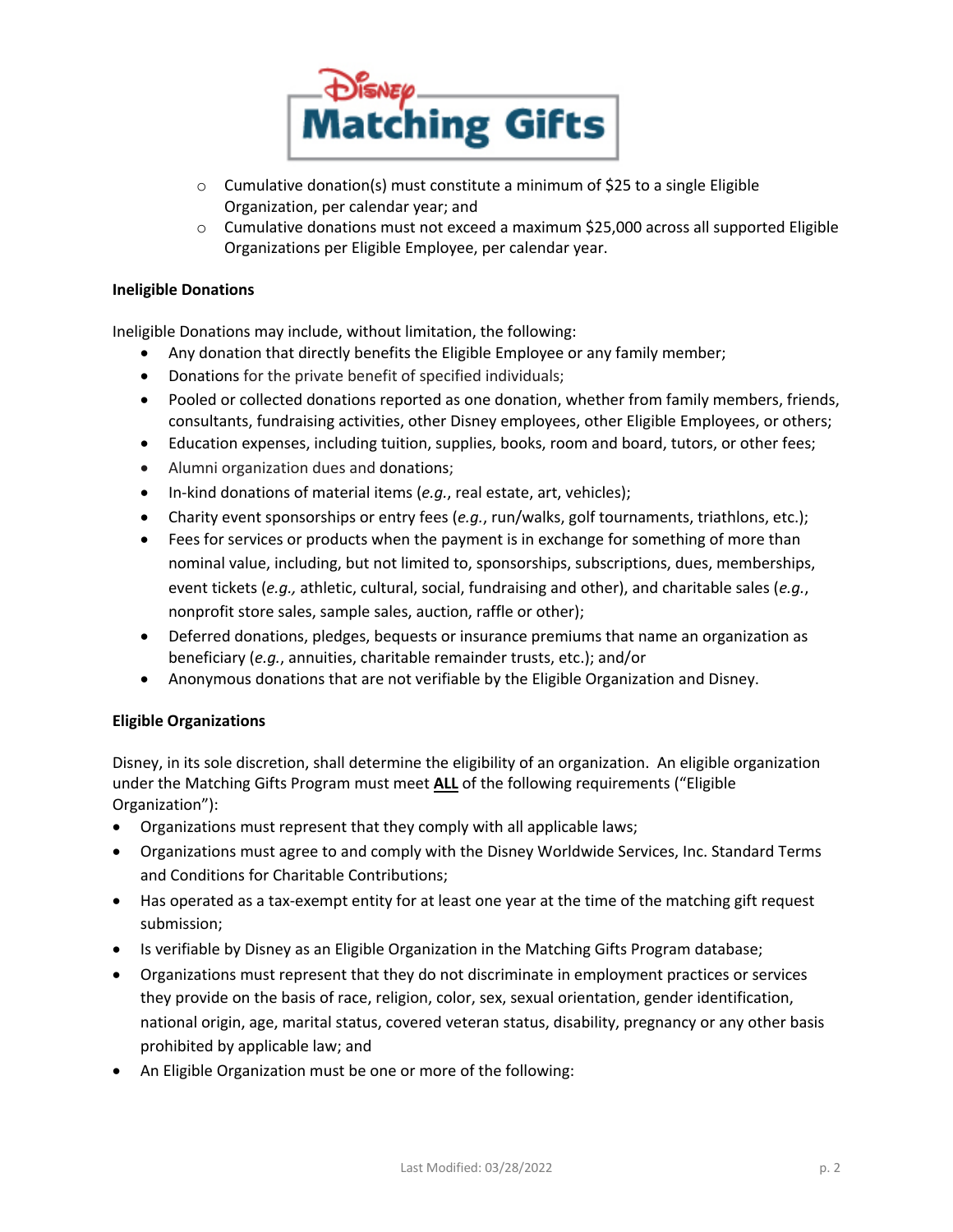

- $\circ$  Federally registered organizations that have been granted public charity tax-exempt status under Section 501(c)(3) of the Internal Revenue Code ("Tax-Exempt Status");
- $\circ$  For non-U.S. organizations, where applicable under the Matching Gifts Program, Disney refers to the Internal Revenue Service's *Reliance Standards for Making Good Faith Determinations* or *Expenditure Responsibility* rules and regulations in determining eligible charitable organizations;
- o U.S. PreK-12 public schools or public school districts that are verifiable in the National Center for Education Statistics ("NCES") database, as an instrumentality of the federal, state or local government;
- o U.S. Private schools that have been granted Tax-Exempt Status;
- o U.S. Private or public degree granting institutions of higher learning, accredited by a nationally recognized regional accrediting association, that also has been granted Tax-Exempt Status;
- $\circ$  U.S. Educational foundations affiliated with a college or public school or school district that have been granted Tax-Exempt Status;
- o U.S. PreK-12 public or private school support groups, (*e.g.,* PTAs, PTOs and booster clubs) whose (i) primary mission is the direct support of the school and (ii) that have been granted Tax-Exempt Status;
- $\circ$  Faith-based non-sectarian social services programs that serve the community at large, regardless of a recipient's religion or religious belief, which are independently registered with its own charitable Tax-Exempt Status, (*e.g.*, a soup kitchen, a homeless shelter, a food bank, etc.); and/or
- $\circ$  Private foundations, community foundations, or donor advised funds where: (i) donations into a named Community Impact Fund, Field of Interest Fund, or Special Interest Fund with a declared mission statement that does not otherwise conflict with the Program Terms & Conditions, or (ii) donations from an Eligible Employee's donor advised fund to an Eligible Organization, if the employee or the employee's family established, and is named on, the fund.

Organizations that were previously approved as Eligible Organizations are not guaranteed future Matching Gifts Program eligibility. Such organizations may become ineligible if new information about an organization is received regarding (i) the loss of their Tax-Exempt Status, (ii) a change in their mission or programs which makes them an ineligible organization under these Program Terms and Conditions, or (iii) a revision to the Program Terms and Conditions which results in an organization's ineligibility under these Program Terms and Conditions.

### **Ineligible Organizations**

Disney, in its sole discretion, shall determine the eligibility of an organization. Ineligible organizations under the Matching Gifts Program may include, without limitation: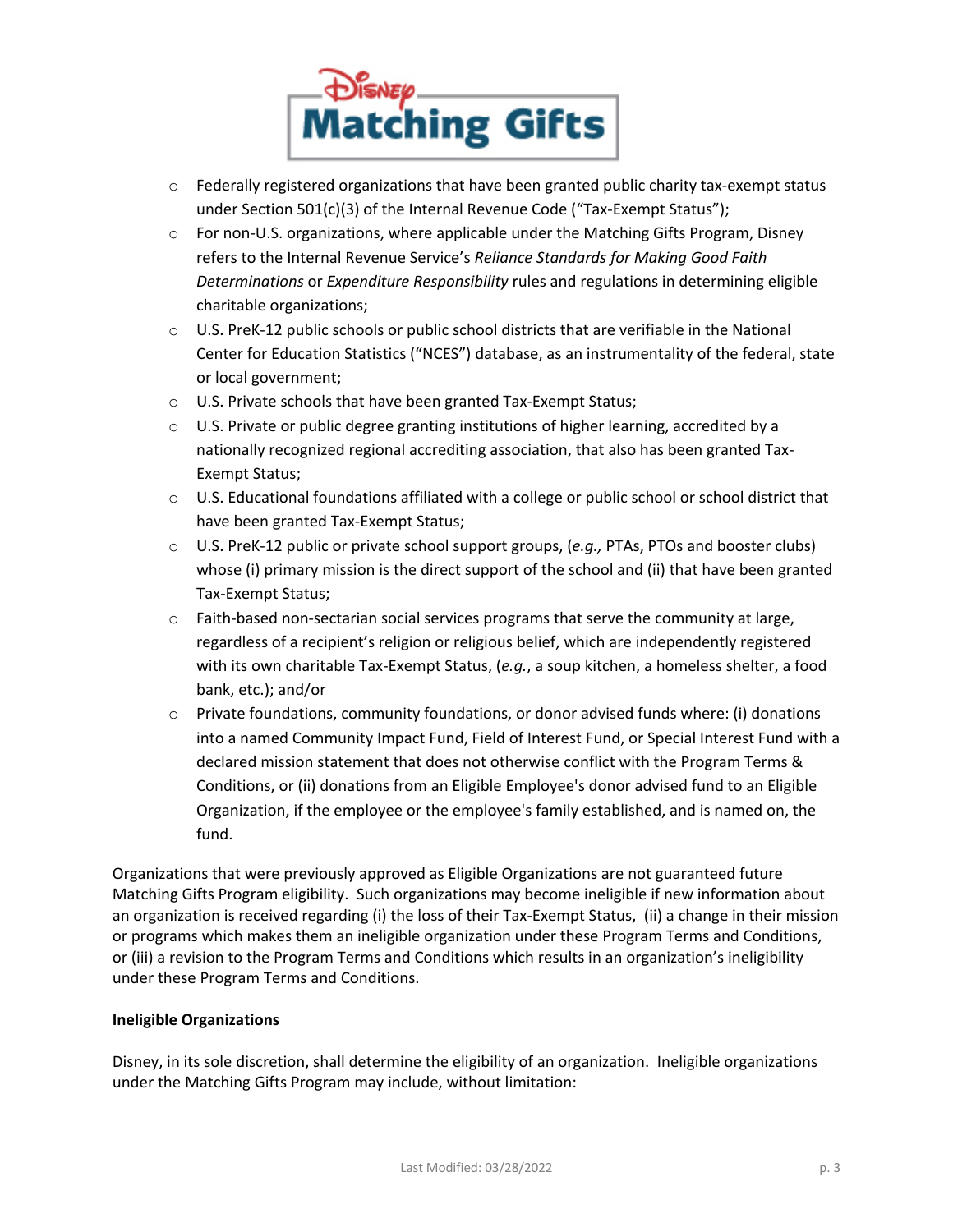

- Organizations that operate or support activities that are counter to the policies, values or ideals of Disney, in its sole discretion;
- Organizations that benefit terrorist groups or activities;
- Organizations whose primary purpose is to support political activities, advocate for or against state or federal legislation, or campaign on behalf of an elected or appointed government official or candidate;
- Organizations with a primary purpose to regrant;
- Faith-based organizations or religious programs whose primary purpose is promulgating a particular religious faith, creed or doctrine (*e.g.,* ministries, missions, church planting projects, religious orders, schools whose primary purpose is to prepare students for ministry, etc.);
- Membership organizations, including alumni foundations, athletic funds, fraternities and sororities, labor unions, or trade associations;
- Government agencies, with the exception of public schools and school districts as provided under the Internal Revenue Code;
- Home schools and home school support organizations; and/or
- Otherwise Eligible Organizations that have had their Tax-Exempt Status revoked.

### **PAYMENT SCHEDULE**

Disney, through Charities Aid Foundation of America, processes Eligible Donations and provides a grant to an Eligible Organization in the amount requested by the Eligible Employee (each, a "Matching Gifts Donation") on a monthly basis.

### **IMPORTANT DEADLINES**

Eligible Donation requests must be submitted by an Eligible Employee and confirmed by the Eligible Organization within 365 days of the verifiable donation date. A Eligible Donation must be confirmed electronically by the Eligible Organization or by Disney by obtaining a copy of the donation receipt from the Eligible Employee within this timeframe, in order to be eligible as a Matching Gifts Donation under the Program.

### **AGREEMENT**

**By clicking the "Submit" button and continuing with the Matching Gifts Program process, I acknowledge and agree as follows:**

- I have read and understand and agree to the Program Terms and Conditions.
- My advised donation and my selected charitable organization meet the eligibility requirements listed above.
- My advised donation is an individual donation made by me personally, not in whole or in part, a collection of donations from other parties, and I will not be reimbursed or compensated for this donation.